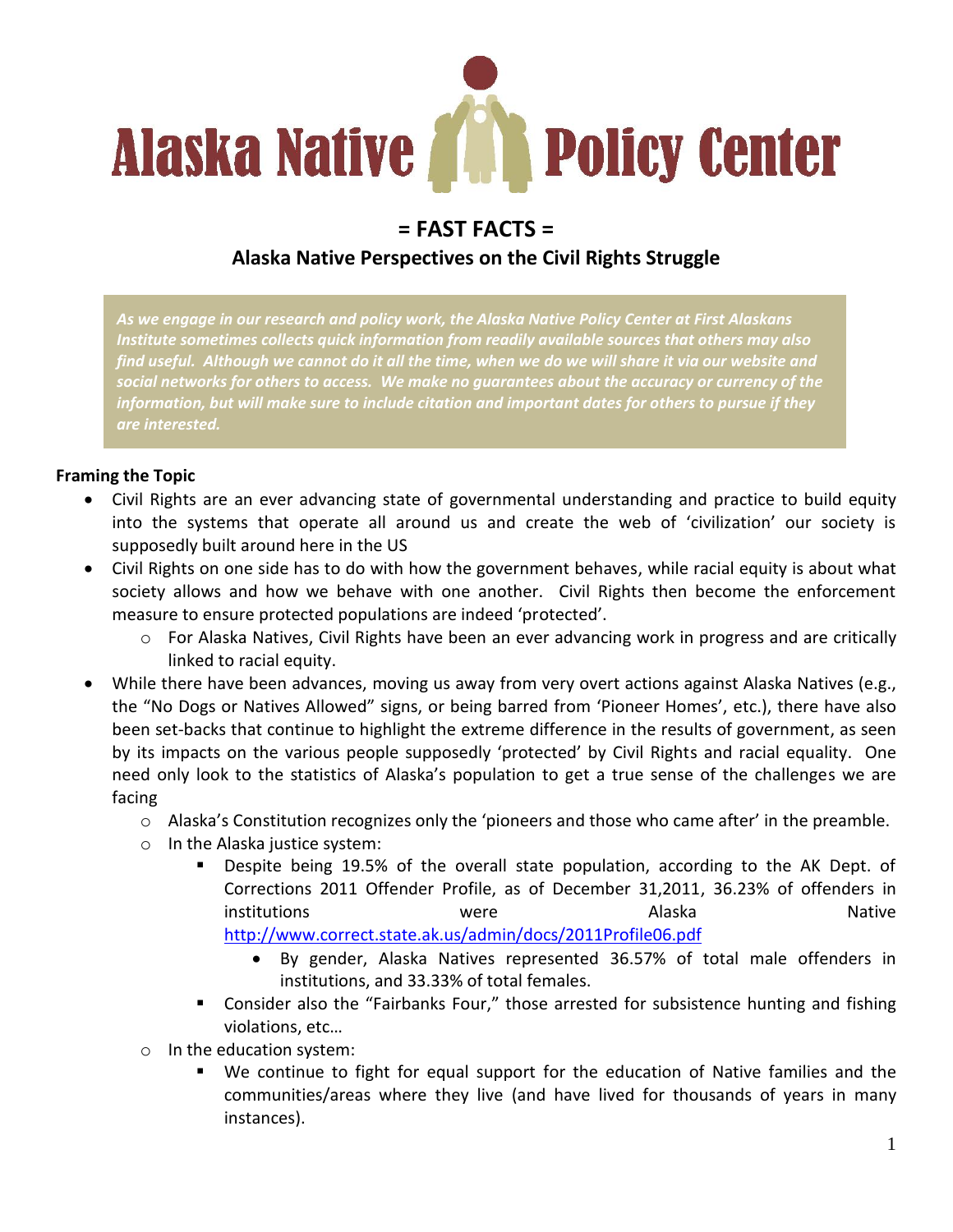- However, discussions are again surfacing that the only way to educate our Native kids is to take them away from their families (through the reopening of regional boarding schools), even though those institutions were largely responsible for many of our social ills in the first place.
- o With regard to health and wellness:
	- The Alaska Department of Children's Services (OCS) reported that for the month of December 2012 (and this trend extends to most of the period reported), 62% of children in foster care were Alaska Native <http://hss.state.ak.us/ocs/Statistics/race.htm>
		- By gender, Alaska Natives males tend to account for 30.1% of children in foster care, females 31.9%
- o In terms of energy practices:
	- **The cost of energy in the villages is mind-boggling, yet the question has been asked: If** the populations were switched where (non-Native) urban people were living in rural villages, would the energy crisis be tolerated?
- o And in terms of politics:
	- During the recent redistricting shuffle, despite the fact that the state's Native population is growing, we lost representation in the legislature
		- Furthermore, the Alaska Governor is pursuing a course of legal action suing the US Government over the recent redistricting measures – that would do away with the veil of protection Alaska Natives have under the Voting Rights Act preclearance requirements.
- It's important to understand the history of some of these issues and their very long tentacles here in Alaska today.

### **Historical Overview of Civil Rights struggles among Alaska Natives**

- Under Russian rule at the time of the Treaty of Cession in 1867, there were three groups that were considered Russian subjects: Russian colonists, creoles (a.k.a., "half-breeds") and members of the "civilized" tribes (i.e., those classed as "dependent" by the Russian government, primarily those designated "Aleut" as well as certain other groups living near Russian trading posts).  $1$ 
	- o Members of these three groups could become US citizens after the transition of power if they remained in Alaska for 3 years after the Treaty of Cession; members of "uncivilized tribes" (i.e., almost all Alaska Natives) would not become citizens, but would be subject to the same laws the governed the Lower 48 Indian tribes.<sup>1</sup>
- The Mining act of 1874 essentially laid out a policy that, at least as enacted, barred Alaska Natives from submitting mining claims.  $3$ 
	- o As written, the Act states claims can only be filed by citizens or immigrants in good standing; when Alaska Natives tried to file claims, they were challenged by Whites on the grounds that they were neither citizens nor immigrants in good standing.  $3$ 
		- Since the primary wealth of the territory was mineral, this Act substantially limited the economic development (and hence political power) of Alaska Natives.<sup>3</sup>
- In 1884, the US "Commissioner of Education banned Native languages in Indian schools and declared an English only policy."<sup>3</sup>
	- o The Nelson Act of 1905 established a racially discriminatory school system in Alaska, allowing for the funding of a state-run school system for white children and "civilized" half-breeds, while requiring that all other Indians and Eskimos must attend federally-run BIA boarding schools.  $2$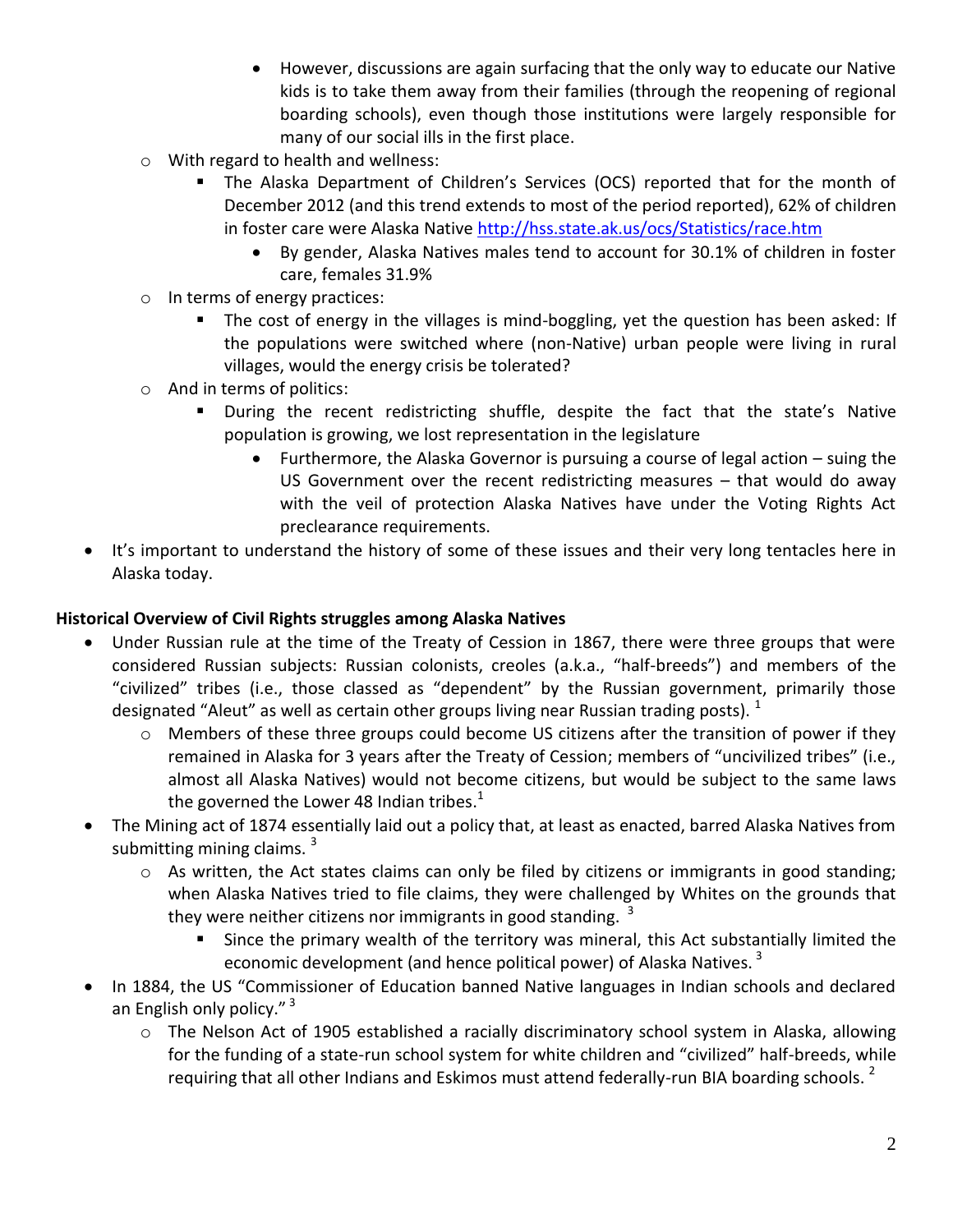- **Despite the problems with the education system, many Alaska Natives recognized the** value of education, both at the primary/secondary school level, and at the level of higher education – and they sent their children off to college.  $^3$ 
	- [This movement included Tlingit leaders like William Paul, and Elizabeth and Roy Peratrovich, who used their education to fight the discriminatory system that held their people down.]
- Similarly, Native peoples subverted institutions originally established with assimilatory goals, like the ANB/ANS (established 1912/1913). For example, even though the ANB charter includes language positioning it as a champion of Native rights (including fighting for the right to become citizens, to vote, etc.), it begins: "The purpose of this organization shall be to assist and encourage the Native in his advancement from his native state to his place among the cultivated races of the World..." <sup>8</sup> [These assimilatory ideals were largely inherited from Presbyterian missionaries like Sheldon Jackson, whom the ANB founders had been raised by.]
	- The ANB, in conjunction with William Paul (a member of the organization), fought against the discriminatory education system, and won a significant case in 1929 involving two Tlingit girls who were asked to leave the public (White) school in Ketchikan to attend the Indian-only school in nearby Saxman; that victory allowed children in Southeast Alaska to attend any public school regardless of their race long before the Statewide or Nationwide school systems were desegregated.
- The General Allotment Act of 1887 (also called the Dawes Act) allowed American Indian and Alaska Natives to become US citizens only on the condition that they had "severed all tribal relationships and adopted the habits of civilization." <sup>4</sup>
	- o The Alaska Territorial Act of 1915 formalized this severing by providing "a procedure through which a native, by proving his qualifications as a voter, and demonstrating his abandonment of tribal customs and his complete adoption of a civilized way of life, could obtain a certificate of citizenship." <sup>4</sup>
		- Specifically, to become a citizen within the Territory of Alaska, a Native applicant had to submit themselves:

…to a local school to be examined by a majority of the teachers. "Such examination shall broadly cover the general qualifications of the applicant as to an intelligent exercise of the obligations of suffrage, a total abandonment of any tribal customs or relationship, and the facts regarding the applicant's adoption of the habits of a civilized life [i.e., they no longer wore their indigenous clothing, spoke their Native language, attended cultural activities like potlatches, etc.]," the law said. The schools at that time were geared to promote assimilation of Natives into the white culture, so the teachers seemed the best able to make such judgments.

After the teachers approved the application, a Native person had to have at least five white citizens who had been in Alaska at least one year testify that they knew the applicant for at least a year. The witnesses also had to say that the prospective citizen had met the requirements of the law.

Then the certificate, after being endorsed by five citizens, had to be presented to the district court. To achieve citizenship, the Native had to say he was living "separate and apart from any tribe of Indians" and had "adopted the habits of civilized life."  $7$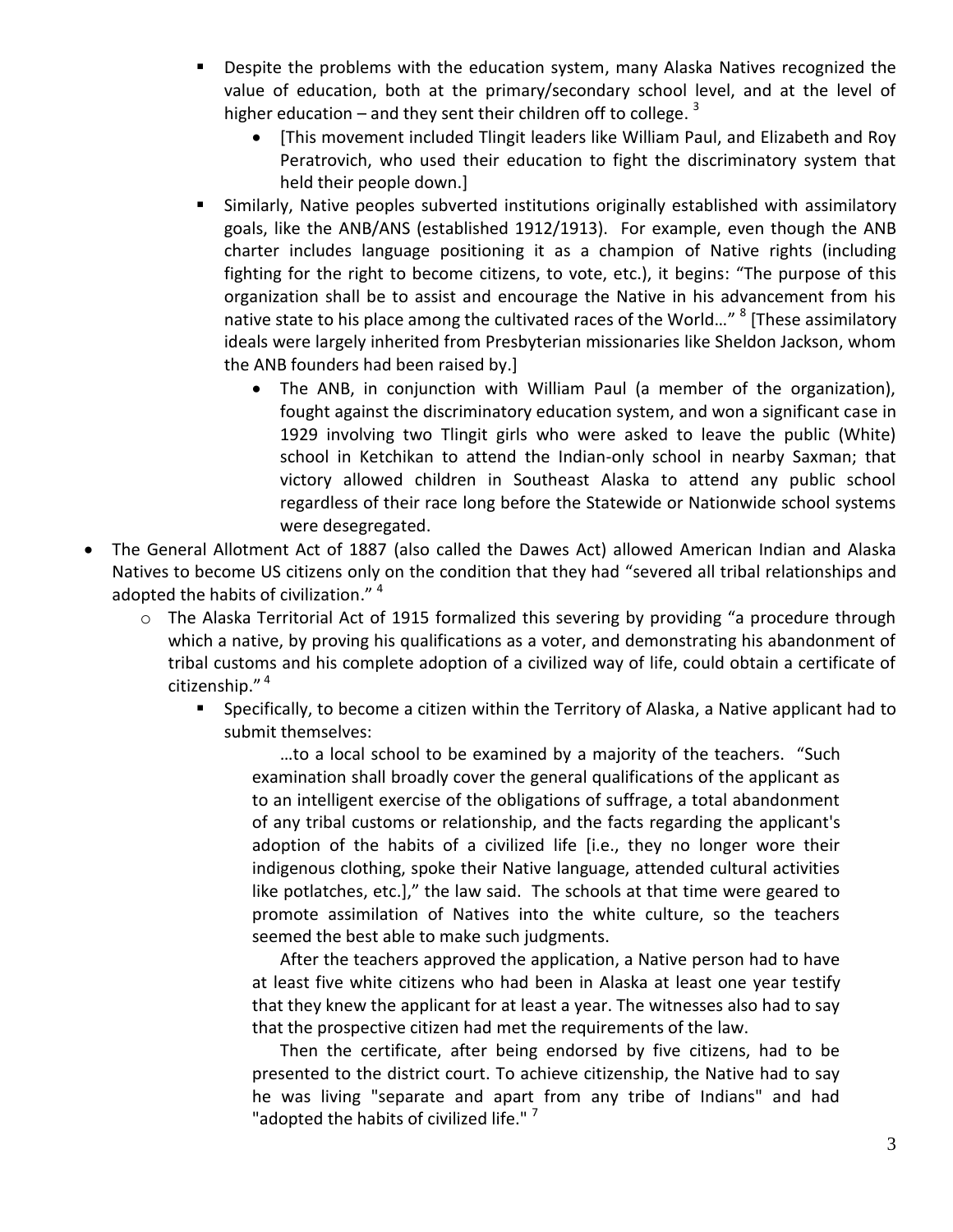- In essence, the Territorial Act (like the Dawes Act before it) made the categories "Alaska Native" and "US citizen" mutually exclusive. In many cases, during this era Alaska Native people lived a double life, appearing Westernized in public but maintaining their Native heritage "underground" (i.e., secretly eating Native foods, talking their Native language, performing their Native songs and dances, etc.).
- In 1922, a traditional Tlingit gentleman and person of rank among his tribe, Charlie Jones, who had been accustomed to voting regularly, was prevented from voting by – apparently – an anti-Indian activist election official who had Mr. Jones arrested on the grounds that he was "voting 'at a time when and a place where he was not eligible to vote,' a felony" charge. Tlingit lawyer William Paul, along with the ANB (of which he was a member), fought the case – which had also drawn in his mother, Mrs. Tamaree, as an accomplice because she had attempted to act as a translator and advocate for Mr. Jones – and in 1922, he won the case, and thereby won the right for all Alaska Natives to vote in Territorial elections.<sup>4</sup>
	- o Two years later (in 1924), the Federal Government passed a law that admitted all American Indians and Alaska Natives (who were not yet citizens) into the Union as citizens; that same year (in 1924 and again in 1926) William Paul was elected to the Territorial legislature based partially on the strength of the collective voting power of an organized Alaska Native bloc (the bloc remained strong through the early half of the  $20<sup>th</sup>$  century, managing to elect three other Tlingit congressmen into the Territorial House in 1950 and one to the Territorial Senate in 1948). 4
		- These early victories were, however, undermined by the Territorial legislature, which in 1925 enacted a law conditioning the right to vote on the ability to pass a literacy test [this was a common tactic of disenfranchising minorities]; that law remained in effect until the Alaska constitution was ratified in 1956.<sup>5</sup>
- In 1941, Elizabeth Peratrovich was elected president of the ANS, and Roy was elected president of the ANB; that year, they also moved to Juneau, and were "shocked to discover even the relatively cosmopolitan city of Juneau had significant issues with racial discrimination. Many businesses in Juneau had 'No Natives allowed' policies." <sup>6</sup>
	- o In 1943, they attempted to get an Anti-Discrimination Act through the Territorial legislature, but were blocked.<sup>6</sup>
	- $\circ$  In 1944, Alberta Schenck, who was already an outspoken advocate for Alaska Native rights, was arrested for attempting to sit in the "Whites Only" section of the Dream Theatre in Nome (with her white boyfriend). At the urging of Major Marvin "Muktuk" Marston, she sent a telegram to Gov. Gruening detailing her experiences, and Gruening was able to leverage that letter into a second attempt to pass an Anti-Discrimination Act in 1945.<sup>9</sup>
		- Despite stiff resistance, the Act passed, due in no small part to a passionate speech given by Elizabeth before the territorial legislature. Many opponents claimed the proposed law could not end discrimination (i.e., legislative actions could not alter people's thoughts or beliefs), but Elizabeth countered that it did not have to: to paraphrase her speech, laws against murder and theft do not prevent all instances of those crimes, but they send the message that as a society, we are opposed to those activities (and they also provide some form of legal assistance for the victims).  $6$ 
			- The Act outlawed overtly discriminatory practices like the posting of signs such as the infamous, "No Dogs, No Natives Allowed." Diane Benson [who authored a play about Elizabeth Peratrovich's life and struggle, and portrayed her in a recent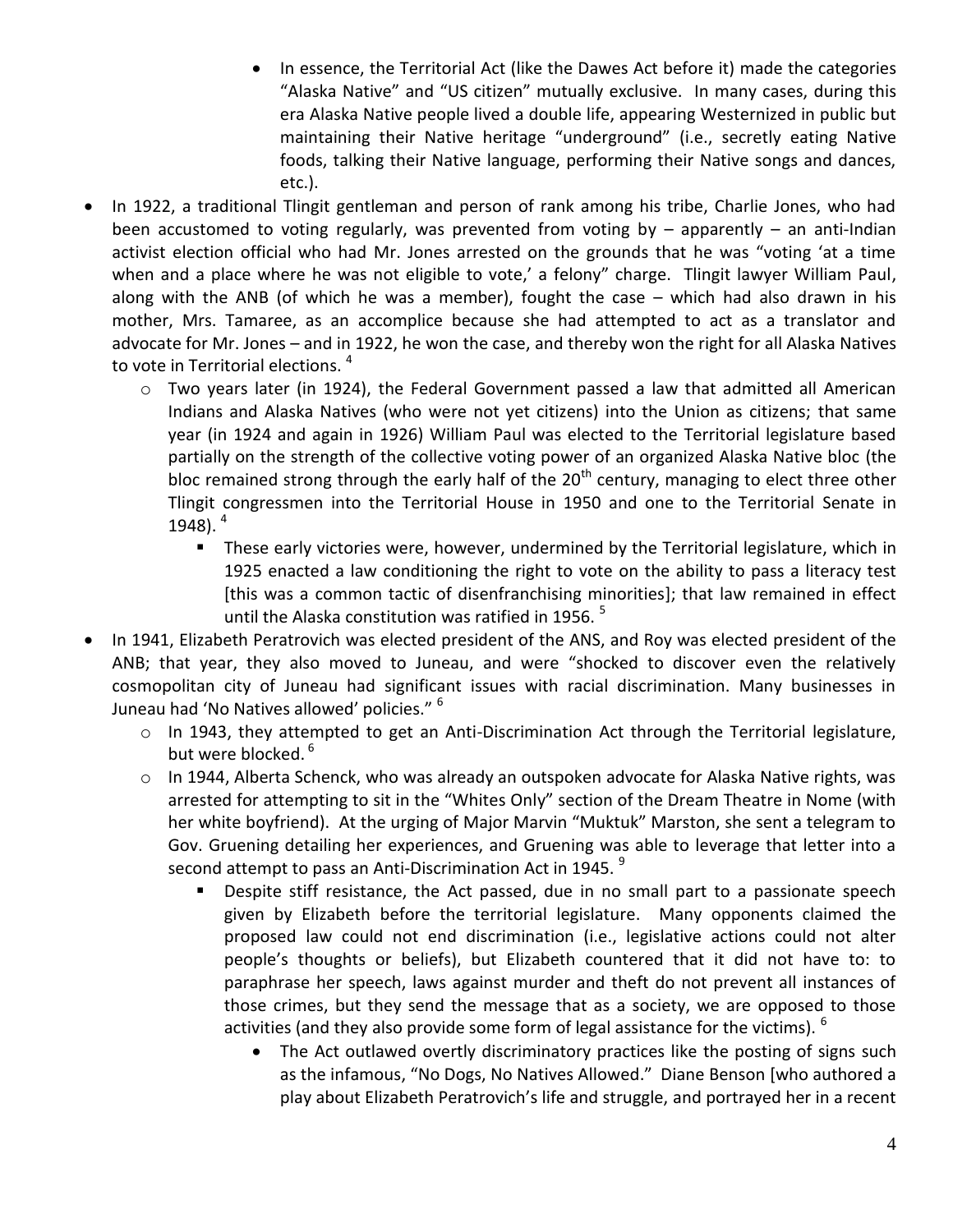biopic titled *For the Rights of All: Ending Jim Crow in Alaska* (2009)] called that sign in particular one of the most hurtful sentiments of that era.<sup>5</sup>

- Besides fighting the racially-discriminatory education system, championing the Native right to vote, and in general opposing discriminatory "Jim Crow" laws, another major focus of the ANB was the issue of Native rights to the land.<sup>4</sup>
	- o Similarly, the Tanana Chiefs Conference was established in the aftermath of a 1915 struggle to seek compensation for the taking of Native lands during the construction of the Alaska Railroad. 3
		- In the 1920s and '30s, the land rights issue was reinvigorated among Alaska Natives, first in the 1920s with an effort by Territorial Judge Wickersham (who served as the US Congressional Delegate for the Territory) promised the ANB he would bring legislation before Congress that would allow Alaska Natives to seek compensation for lands "taken from them" by the Americans; that legislation failed.  $4\overline{ }$ 
			- After Wickersham's attempt failed, the cause was picked up by Native leaders, including William Paul and the ANB, who tried to bring suit against the federal government for the economic loss brought about by the federal confiscation of Tlingit lands in the aftermath of the treaty of purchase – they specifically sought compensation for the economic loss entailed by the fact that the then-booming commercial fish industry was utilizing lands and water ways that were traditionally owned by Tlingit clans.<sup>4</sup>
				- $\circ$  The early attempt at bringing suit was stalled, because private citizens and private organizations did not have the legal right to sue the Federal government (that sort of suit can only be brought up on a governmentto-government basis). The received assistance from the Tlingit & Haida Jurisdictional Act of 1935, proposed by Alaska Delegate A. J. Dimond, which allowed the Tlingit & Haida to organize themselves as a single tribe, thus making them eligible to bring suit under Federal law (since tribes have a similar status to say State governments, insofar as they have a government-to-government relationship with the Feds, they could then legally sue the Federal government).  $4\overline{ }$ 
					- The case was fought over the course of the next several decades [although the tenor of the argument changed: Paul ultimately couldn't argue the case from the standpoint of clan ownership and fishing rights, which he'd originally used to frame the case]. In 1967, the Tlingit & Haida won a \$35 million cash settlement from the Federal government, which paid for the land taken but did not recognize indigenous rights to the water or marine resources; the settlement also did not include title to land.  $3, 4$
	- o While the Tlingit & Haida case was being fought in court, Alaska Natives from across the State became increasingly involved with land use and land rights issues.<sup>3</sup>
		- In Northwest Alaska, as the Atomic Energy Commission attempted to move forward with the ill-conceived Project Chariot, which proposed to blast out a deep-water harbor on Cape Thompson with nuclear detonations (an act they deemed entirely safe, and the local community of Pt. Hope felt was anything but), they were met with stiff resistance from local Inupiat leader Howard Rock, whose opposition ultimately led to his creating and publishing the *Tundra Times*, a Native newspaper whose articles served as a rallying cry for the burgeoning Land Claims movement.  $3$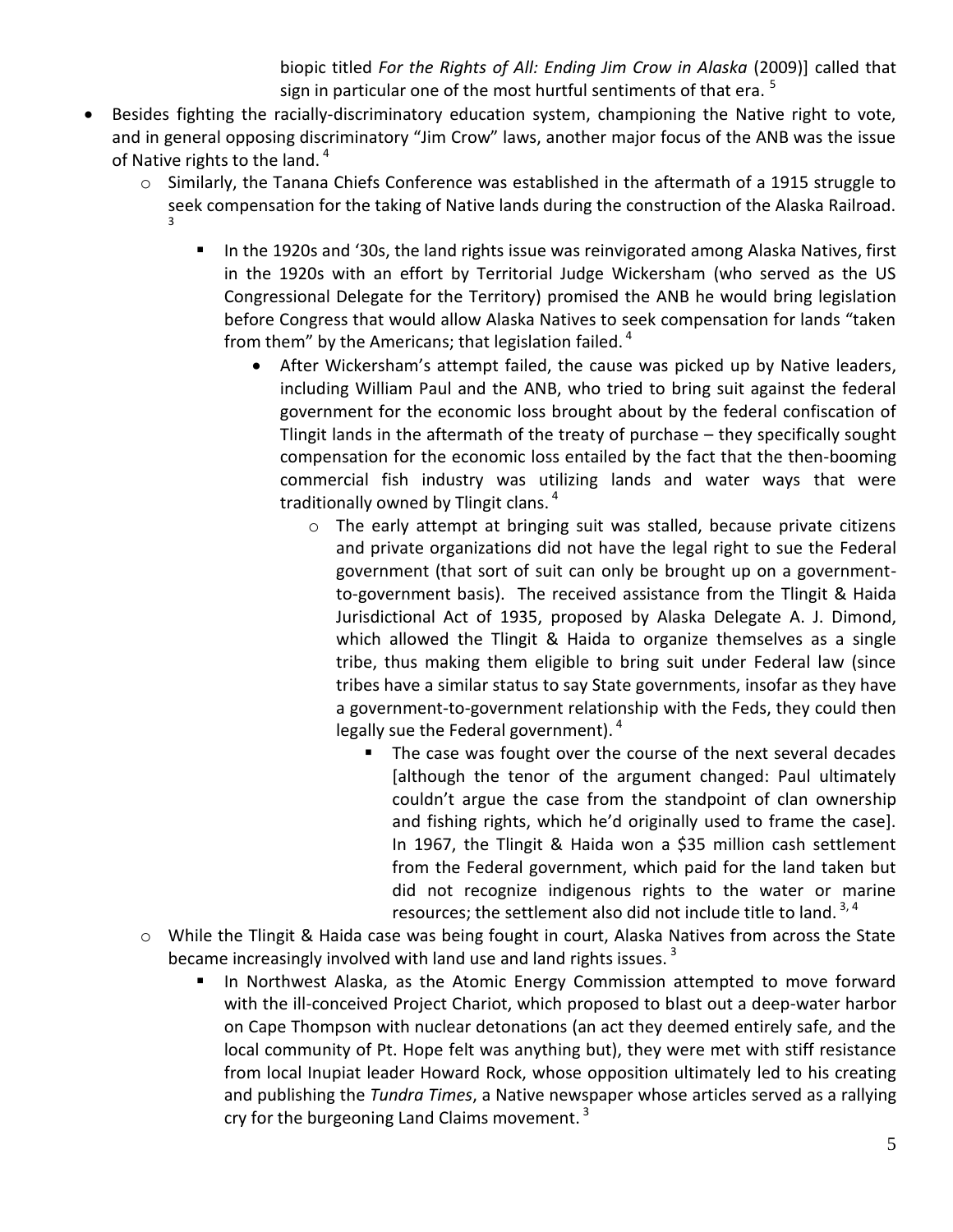- By 1966, efforts to organize the Land Claims movement led to the creation of the Alaska Federation of Natives (AFN), whose members first helped initiate then shape the passage of the Alaska Native Land Claims Settlement Act of 1971 (ANCSA). $^3$ 
	- $\circ$  [The Act was given urgency following the discovery of the unprecedented Prudhoe Bay oil field. After that and similar discoveries, the question arose as to what rights Alaska Natives might have to the land that the oil sat under, and other lands in the State. ANCSA offered Federal recognition – and termination – of Native land rights, sectioned off parts of the State as Native lands, State Lands, and Federal lands, and issued a cash settlement of over \$900 million to help establish the 12 regional corporations and over 200 village corporations to manage the Native lands and run businesses to contribute to the economic and cultural prosperity of Alaska Natives.]
- In 1945, when the Alaska Anti-Discrimination Act passed, Martin Luther King, Jr. was just 16 years old.  $^6$ 
	- o In 1955, when he was 26, Elizabeth heard Dr. King speak about the desegregation of churches, and was reportedly very impressed with him. She died just a few years later.  $6\overline{ }$ 
		- Elizabeth Peratrovich Day was established in 1988, in part due to a letter to the editor protesting the claim (presented in an earlier article printed in the Juneau Empire) that Dr. King was primarily responsible for the gains in Alaska Native Civil Rights [i.e., the article ignored the agency of Alaska Natives – through the ANB, Elizabeth Peratrovitch, etc. – in fighting for their own rights].  $^6$

## **Historical Overview of the Civil Rights struggle among African Americans**

- $\bullet$  14<sup>th</sup> Amendment (1868) African Americans granted US citizenship
	- o [Compare to the relevant legislation for Alaska Natives and American Indians (passed in 1877, 1915, and 1924), and the often-included additional requirement that indigenous peoples divorce themselves from their culture to become citizens.]
- $15<sup>th</sup>$  Amendment (1870) race could not be used as a means to deny anyone of their vote
	- o This amendment was undermined by *Williams v. Mississippi* (1898), which acknowledged the constitutionality of implementing measures, such as a "poll tax" or a literacy test, as criterion for voting – even though in reality these were thinly veiled attempts to disenfranchise Black voters (as well as poor Whites). [This tactic was also seen above in the Alaskan Territorial legislation implementing a literacy test to disenfranchise Alaska Natives.]  $^{10}$ 
		- Part of the language of this ruling also allowed for discrimination within the judicial system: Blacks were allowed to be excluded from performing jury duty when state-level legislation was passed that prohibited non-voters from being jurors [if African Americans couldn't serve on juries, then Black defendants in court would be judged by a jury of Whites]. <sup>10</sup>
- *Plessy v. Ferguson* (1896) acknowledged the constitutionality of a "Separate but Equal" school system often taken as blanket justification for "Jim Crow" laws establishing "separate but equal" accommodations in restaurants, public bathrooms, etc.<sup>12</sup>
	- o Ultimately overturned by *Brown v. Board of Education* (1954), which ruled that separate will always be unequal with regard to education systems. <sup>12</sup>
		- [It is common knowledge that despite the *Brown v. Board of Education* ruling, in Alaska "separate and unequal" was still the reality until *Tobeluk v. Lind* (1976) (a.k.a., the "Molly Hootch" case), which ruled that the old regional boarding school system was in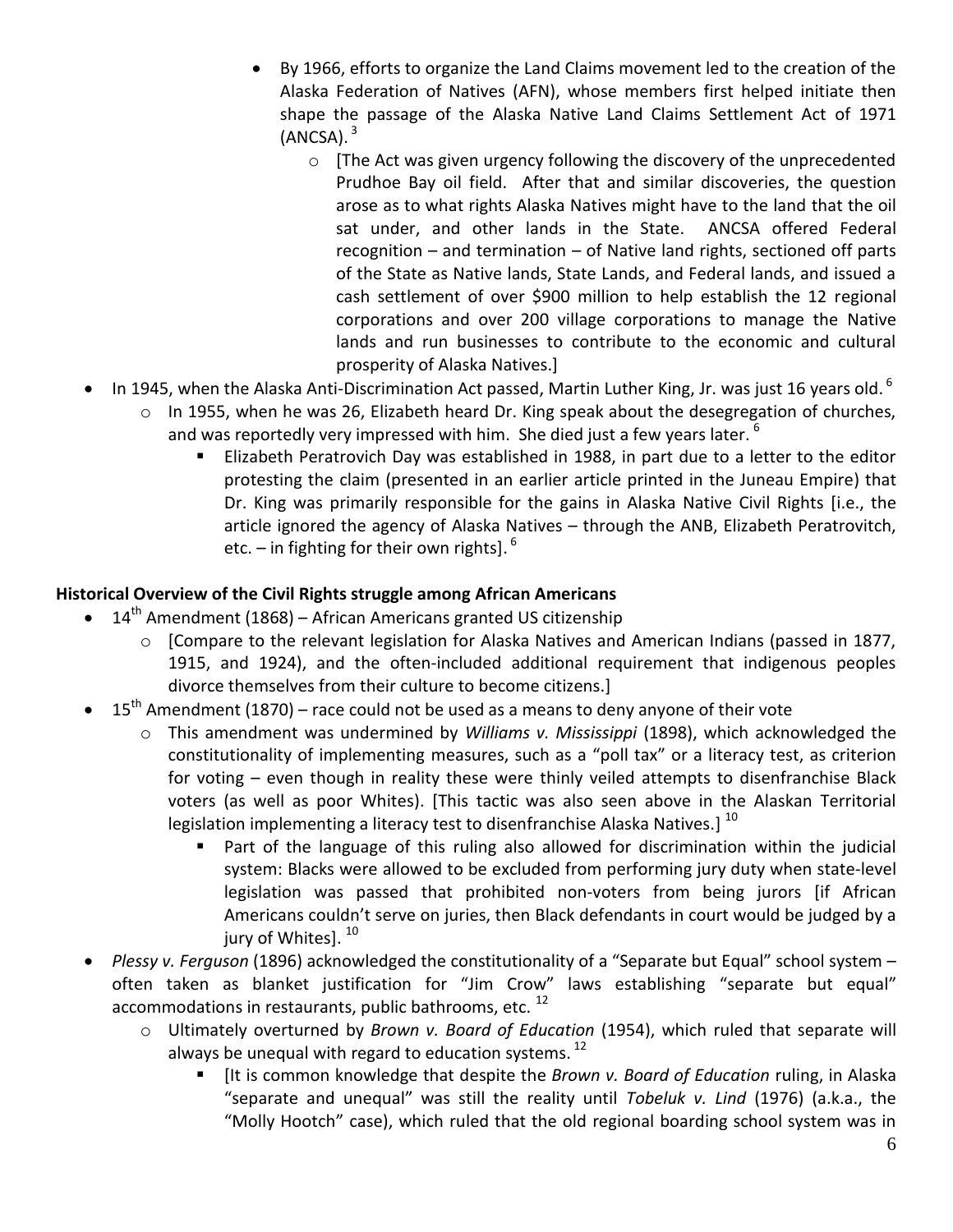fact racially discriminatory insofar as the state funded high schools in urban communities, but forced rural students to leave their homes to attend regional boarding schools; since rural Alaska was overwhelmingly Alaska Native, the court ruled this resulted in a *de facto* racially discriminatory pattern of educational spending. As a consequence of *Tobeluk v. Lind*, the state was forced to build and fund K-12 school facilities for each Alaskan community.]

- The National Association for the Advancement of Colored People (NAACP) was established in 1909 by WEB Du Bois, a few other African American leaders, and a large contingent of non-African American allies (including descendants of White abolitionists). Its primary initial mission was fighting discriminatory practices like "Jim Crow" policies (i.e., "separate but equal" accommodations) and the disenfranchisement of Black voters; one of its other top projects was waging a 30-year campaign against lynching.<sup>11</sup>
	- o The NAACP organized rallies protesting the silent movie *The Birth of a Nation* when it was released in 1915. The Klu Klux Klan, which had been established (but subsequently waned) much earlier, was reinvigorated by the movie, and used it as a recruiting tool.  $^{11, 13}$ 
		- The film rehashed old racial animosity towards African Americans by sensationalizing alleged atrocities committed by Blacks in the aftermath of the Civil War: the freed slaves [played by Whites in black makeup] were presented as rapacious, murderous mobs, whose violence could only barely be constrained by the virtuous White clansmen.  $^{13}$ 
			- It was the first movie ever screened at the White House, and then-President Woodrow Wilson was said to have remarked, upon viewing the film, "It's like writing history with lightning, and my only regret is that it is all so terribly true." 13
	- o In the 1930s, the Great Depression hit African Americans harder even than most; the NAACP called on its national board member, Eleanor Roosevelt, to ask her husband to end discrimination in the military and the new federal agencies created by the New Deal. However, President Roosevelt did not substantially open up jobs to African Americans until Black leaders, including the NAACP, threatened a major protest march in 1941.  $^{11}$
	- o In the 1950s and '60s, opponents of the civil rights movement terrorized civil rights advocates, including bombing the home of NAACP Florida field secretary Harry T. Moore in 1951, which killed both the secretary and his wife, and firebombing the home of Mississippi field secretary Medgar Evers in 1962; although no one was killed in the bombing, Evers was later shot to death in front of his home.  $^{11}$
	- o NAACP lawyer Robert Carter represented the plaintiffs in the Supreme Court for the *Brown v. Board of Education* case; NAACP lobbyists in DC helped encourage legislators to pass the Civil Rights Acts of 1957, 1964, and 1968, and the Voting Rights Act of 1965; and its protests helped pass the Fair Housing Act of 1968.<sup>11,12</sup>
		- [The Civil Rights Act of 1964 declared it unconstitutional to discriminate against racial, ethnic, national and religious minorities, and women; ended certain inequitable voter registration requirements; and drew to a close racial segregation for schools, workplaces and public services.]
- In Montgomery, Alabama in 1955, Rosa Parks was arrested for failing to give up her seat in the front of the bus to a white bus rider (in accordance with the relevant "Jim Crow" law), which prompted Dr. Martin Luther King, Jr. to lead the Montgomery Bus Protest.
	- o During the Protest, the local NAACP chapter, which was led by Dr. King, boycotted the bus system for over a year. During that time, opponents threatened Dr. King and made several attempts on his life. <sup>14</sup>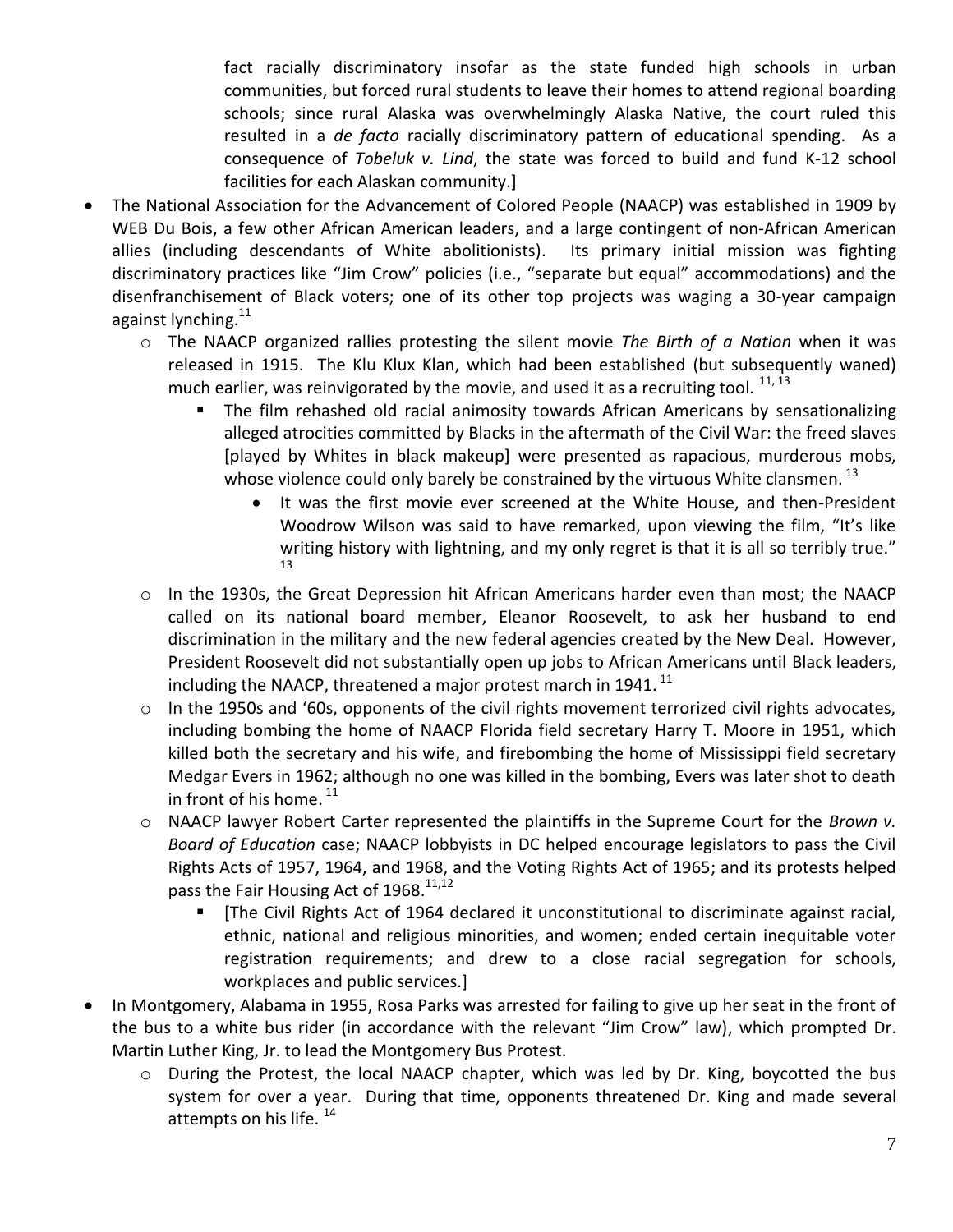- The incident culminated in *Browder v. Gayle* (1956), in which the US District Court ruled that the segregation of busses was unconstitutional.  $^{14}$ 
	- This successes encouraged Dr. King to lead other protests and protest marches throughout the late 1950s and early 1960s, during which time he was arrested several times, and continually threatened. During one of these periods of incarceration, he wrote the *Letter from a Birmingham Jail* (1963).<sup>14</sup>
		- o Shortly thereafter, he led the "March on Washington for Jobs and Freedom," where he gave the "I have a Dream" speech (attended by a young Alaska Native leader Willie Hensley, then at college in George Washington University). $14$
- o Dr. King was assassinated in 1968.
	- Dr. Martin Luther King, Jr. Day was established as a National holiday in 1986.

#### **Closing Thoughts:**

Neither of these historical overviews covers the whole breadth and depth of the Alaskan or Lower 48 Civil Rights movements: for example, they somewhat arbitrarily start with the end of the Russian colonial era and the passage of the  $14<sup>th</sup>$  Amendment, respectively, whereas a considerable amount of history, including issues pertinent to the later Civil Rights struggle, obviously preceded those events (such as enslavement, which is an issue, one might argue, that both groups were burdened by, albeit to drastically different extents). However, they do give some highlights of the struggle, and help define the characteristics of the two movements.

The Alaskan movement often preceded the efforts of the Civil Rights leaders in the Lower 48: parts of the Alaskan education system were desegregated before the Nationwide system was, our Territorial Anti-Discrimination Act was passed before the US Civil Rights Act was passed, etc. Our movement also tended more often to revolve around cultural issues, such as the mutually-exclusive nature of "American" and "Alaska Native" in the Territorial Act, or the assimilationist tendencies of the Territorial education system. Additionally, in the eyes of many Alaska Natives, rights to the land came part and parcel with culture (i.e., through subsistence practices, sacred sites, etc.), and for our leaders, land rights were an issue of civil rights and racial equity. The confiscation of our Native lands impinged on our ability to conduct ourselves in the manner proscribed by our respective cultures. Those organizations like the ANB and Tanana Chiefs Conference who mobilized action on behalf of one issue (e.g., civil rights or land claims) often also mobilized action on behalf of the other issue, as well – the ideas were inextricably linked in the minds of the people who formed those organizations and are still linked in the minds of those who run them today. Land (and water) rights also carried with them the economic benefit of natural resources, such as mineral wealth, the commercial fishery, and petroleum; hence, the land rights issue impacted the ability of Alaska Natives to participate in the economic (and therefore political) future of the State, so here again, the exclusion of Natives from just and equitable land ownership and use can be framed as an issue of racial equity and civil rights.

Many of the issues the two groups fought against were the same in the two movements (i.e., the disenfranchisement of minority voters, the segregation of the education system and other "Jim Crow" laws, etc.), and both groups benefitted greatly from non-minority allies (i.e., the Delegates Wickersham and Dimond who fought for Alaska Native land rights, or the non-minority co-founders of the NAACP). However, in contrast to the Alaskan experience, the Lower 48 Civil Rights movement was challenged by much more overt violence, and was able (and forced) to carry out its mission on a much grander scale – effecting nationwide change instead of regional change. Probably as a result of the scale of their accomplishment, the Lower 48 movement has continued to catch the popular imagination, whereas the Alaska Native victories have faded into the background to the point that, as mentioned above, Dr. King was given credit for the gains that we fought against and won for ourselves.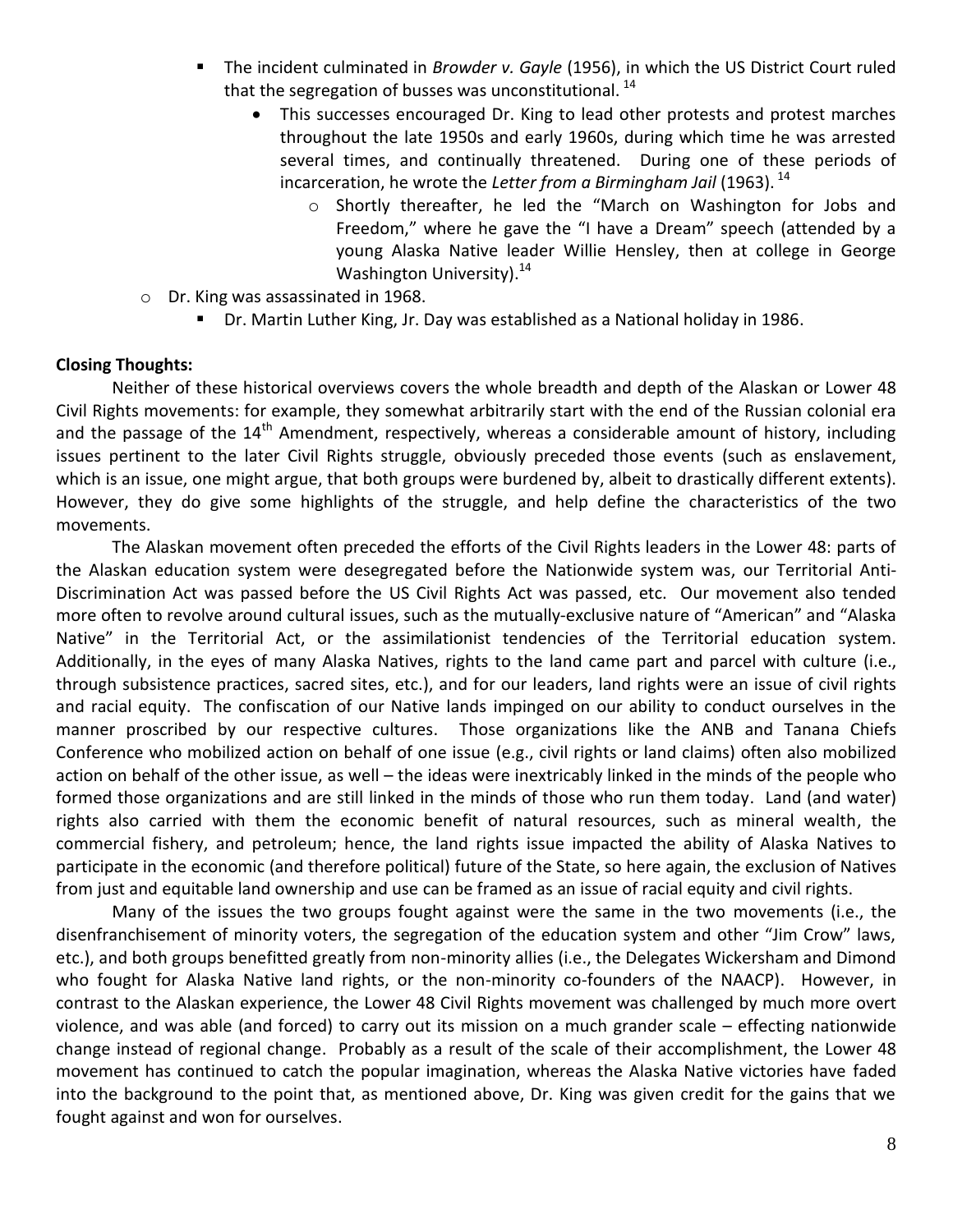#### **References cited:**

- 1) Chief of the Foreign Law Section, Law Library of the Library of Congress. *Russian Administration of Alaska and the Status of the Alaska Natives*. Presented by Joseph C. O'Mahoney, 1950. [http://www.alaskool.org/projects/native\\_gov/documents/russian\\_admin/rus\\_3b.htm](http://www.alaskool.org/projects/native_gov/documents/russian_admin/rus_3b.htm)
- 2) Alaskool. Electronic publication of *The Nelson Act of 1905*. Web site copyright 1998-2004: UAA Institute of Social and Economic Research. [http://www.alaskool.org/native\\_ed/law/nelson.html](http://www.alaskool.org/native_ed/law/nelson.html)
- 3) Paul Ontooguk. *Alaska's Cultures: Alaska Natives Fight for Civil Rights*. Published on the Alaska History & Cultural Studies web site. Web site copyright 2004-2013: Alaska Humanities Forum. <http://www.akhistorycourse.org/articles/article.php?artID=472>
- 4) Philip Drucker, *The Native Brotherhoods: Modern Intertribal Organizations on the Northwest Coast*. From the chapter titled "Discrimination." Smithsonian Institution Bureau Of American Ethnology, Bulletin 168. Washington, DC: United States Government Printing Office. 1958. [http://www.alaskool.org/projects/native\\_gov/documents/anb/anb\\_3.htm#DISCRIMINATION](http://www.alaskool.org/projects/native_gov/documents/anb/anb_3.htm#DISCRIMINATION)
- 5) Mary Noden Lochner, "Alaska Native civil rights history shaped state," in *The Northern Light, UAA's Student Newspaper*. February 27th, 2007. <http://www.thenorthernlight.org/2007/02/27/alaskanativecivilrightshistoryshapedstate/>
- 6) Dave Kiffer, "Today, Alaska Celebrates Civil Rights Pioneer Elizabeth Peratrovich," in *SitNews*. First printed February 18, 2008; reprinted February 16, 2012. [http://www.sitnews.us/0212News/021612/021612\\_eliz\\_peratrovich.html](http://www.sitnews.us/0212News/021612/021612_eliz_peratrovich.html)
- 7) Author unlisted. *Governing Alaska: Native Citizenship and Land Issues*. Published on the Alaska History & Cultural Studies web site. Web site copyright 2004-2013: Alaska Humanities Forum. <http://www.akhistorycourse.org/articles/article.php?artID=136>
- 8) Alaska Native Brotherhood. *Grand Camp Constituion*. Ratified 1912. Published online by ANB/ANS Grand Camp 14, Ketchikan, AK. [www.camp14.com/app/download/536890604/GrandCampConstitutionBylaws.pdf](http://www.camp14.com/app/download/536890604/GrandCampConstitutionBylaws.pdf)
- 9) Author unlisted. *Alberta Daisy Schenk Adams*. Web site registered by Jonathan Butzke, Talking Circle Media. Last updated September 2012. <http://www.albertaschenckadams.com/index.html>
- 10) FindLaw. Electronic publication of the Supreme Court documents regarding *Williams v. Mississippi, 170 U.S. 213 (1898)*. Web site copyright 2013: FindLaw, a Thomson Reuters business. <http://caselaw.lp.findlaw.com/scripts/getcase.pl?navby=search&court=US&case=/us/170/213.html>
- 11) National Association for the Advancement of Colored People (NAACP). *NAACP: 100 years of History*. Copyright 2009-2013.<http://www.naacp.org/pages/naacp-history>
- 12) National Association for the Advancement of Colored People (NAACP). *NAACP Legal History*. Copyright 2009-2013.<http://www.naacp.org/pages/naacp-legal-history>